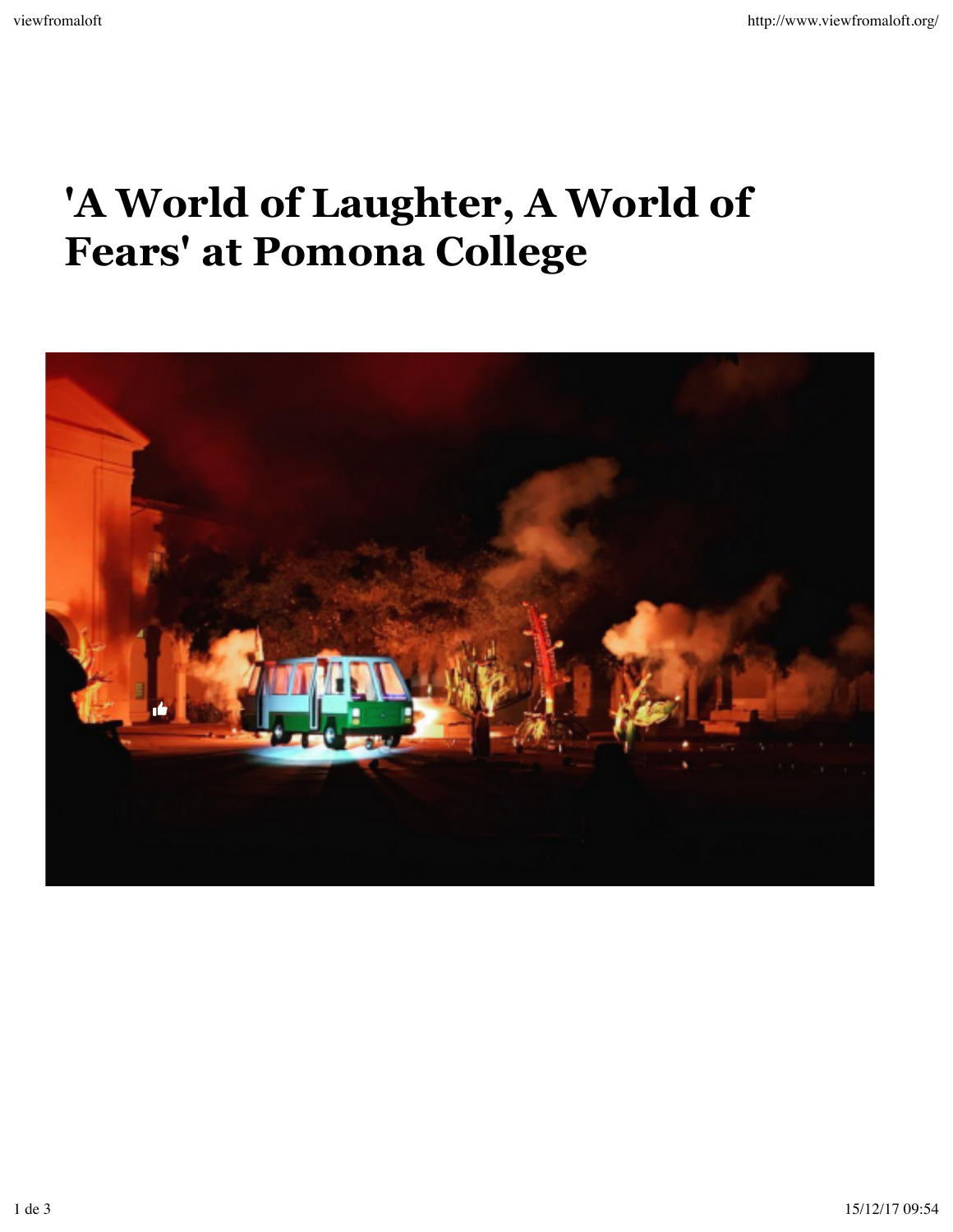Instagram Photo: winonabug

## **By Jian Huang**

Fire is the element of potency. This ever-changing force can both destroy and create, to burn and to enlighten. The discovery of it by our ancestors has led our survival as a human race: to cook, to keep warm, and to see in the dark are all part of our discoveries of higher consciousness that places us above all other animals. It is no accident then that our affinity for this element seems incomprehensible. Jose Clemente Orozco might have tapped into this primal part of our psyche when he painted *Prometheus* at Pomona College in 1930, a politically-charged fresco depicting the mythical Greek Titan stealing fire from the Gods and giving it to the people. And what did the people do with this fire, both after Prometheus and after Orozco himself?

Mexican-born artist Adela Goldbard's ephemeral performance, *A World of Laughter, A World of Fears*, carried on the inquiry of our complicated relationship with this dualistic element of force through her retelling of an explosive and violent history of Mexico's student protests.

Staged at Pomona College, Goldbard set the stage with a recreation of her 2014 sculpture *Microbus* along with papier mache cacti, a sound recording component, and orchestrated pyrotechnics.

In a crowd of hundreds of students and faculty, the performance began with a night scene evocative of what one might find in the barren deserts of Mexico. Subtle recordings of protesters chanting in Spanish accompanied the arrival of *Microbus* onto the amphitheater-like stage. Progressively, the chanting grew more voluminous as recordings of helicopters and sirens amplified through the speakers.

A loud explosion inside *Microbus* took the crowd by surprise. Then, recordings of gunshots, screams, cries for mercy, and sobs that could only be associated with a kind of terror as instinctual and primal as fire itself. At one point over the audio someone shouted, "*Puto*," a Spanish expletive directed at whomever fired the shots.

As the recordings of gunfire progressed from single shots to continuous ammunition, the sounds of human voices dimmed until there were only the sounds of machines. Coordinated pyrotechnics accompanied the scene with each papier mache cactus exploding in fireworks and engulfing in flames, lighting up the silent night skies over Pomona College with the eerie remnants of ghostly black smoke.

Where would we be without fire? It is an element which destroys, yet through its flames we experience rebirth. Violence is an unpleasant subject of which to be reminded. What does a student protest that happened in Mexico, or elsewhere in the world, have anything to do with us here in the United States? When we can so easily turn our televisions on and off, ignore our social media feeds, and switch to news about entertainment, Goldbard leaves us all with a question to ponder: now that we have seen the light, what will we do with it?

Goldbard concluded her multi-media performance with another familiar recording: the Disney song, *It's A Small World*. What was just minutes before a noisy crowd of Pomona undergrads talking about soccer and which roommate was the most annoying was all but silenced as we listened to its lyrics.